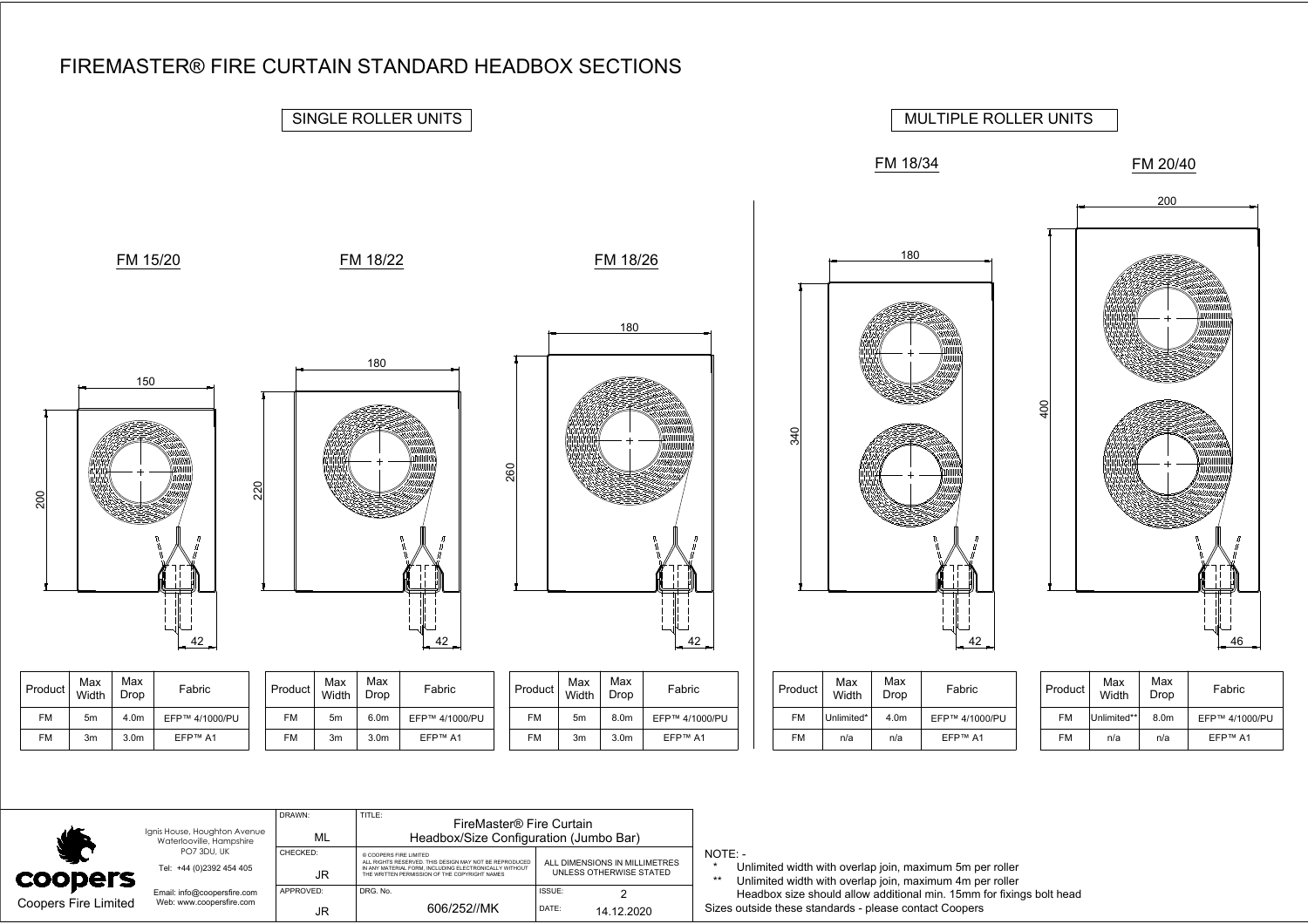

| Product    | Max Width I | Max Drop   | Fabric                       | Product | Max Width | Max Drop   | Fabrio                       | Product    | Max Width Max Drop |            | Fabric                       |            | Product   Max Width | Max Drop               | Fabri       |
|------------|-------------|------------|------------------------------|---------|-----------|------------|------------------------------|------------|--------------------|------------|------------------------------|------------|---------------------|------------------------|-------------|
| ⊑M         | 3 metres    | 3.0 metres | EFP™ A1                      | ≃M      | 3 metres  | 3.0 metres | <b>EFP™ A1</b>               | <b>CAA</b> | 3 metres           | 3.0 metres | EFP™ A1                      | <b>FM</b>  | 3 metres            | 3.0 metres             | <b>EFP™</b> |
| <b>FMP</b> | 3 metres    |            | 2.5 metres   EFP™ 2/1000/DGI | ⊏MP     | 3 metres  |            | 3.0 metres   EFP™ 2/1000/DGI | <b>FMP</b> | 3 metres           |            | 3.0 metres   EFP™ 2/1000/DGI | <b>FMP</b> | 3 metres            | 3.0 metres   EFP™ 2/10 |             |

| Product    | Max Width | Max Drop   | Fabric          |  |  |
|------------|-----------|------------|-----------------|--|--|
| <b>FM</b>  | n/a       | n/a        | <b>FFP™ A1</b>  |  |  |
| <b>FMP</b> | 3 metres  | 3.0 metres | EFP™ 2/1000/DGI |  |  |

|                             |                                                          | DRAWN:    | TITLE:<br>FireMaster®/FireMaster Plus <sup>2</sup> with Smoke Seal                                      |                               |                                                    |
|-----------------------------|----------------------------------------------------------|-----------|---------------------------------------------------------------------------------------------------------|-------------------------------|----------------------------------------------------|
|                             | Ignis House, Houghton Avenue<br>Waterlooville, Hampshire | ML        | Headbox and Curtain Size Matrix (Jumbo Bbar)                                                            |                               |                                                    |
|                             | PO7 3DU, UK                                              | CHECKED:  | © COOPERS FIRE LIMITED<br>ALL RIGHTS RESERVED. THIS DESIGN MAY NOT BE REPRODUCED                        | ALL DIMENSIONS IN MILLIMETRES |                                                    |
| <b>COODERS</b>              | Tel: +44 (0)2392 454 405                                 | JR.       | IN ANY MATERIAL FORM. INCLUDING ELECTRONICALLY WITHOUT<br>THE WRITTEN PERMISSION OF THE COPYRIGHT NAMES | UNLESS OTHERWISE STATED       |                                                    |
|                             | Email: info@coopersfire.com                              | APPROVED: | DRG, No.                                                                                                | ISSUE:                        |                                                    |
| <b>Coopers Fire Limited</b> | Web: www.coopersfire.com                                 |           | 600/119/MK                                                                                              | DATE:<br>14.12.2020           | * SIZES GREATER THAN STATED PLEASE CONTACT COOPERS |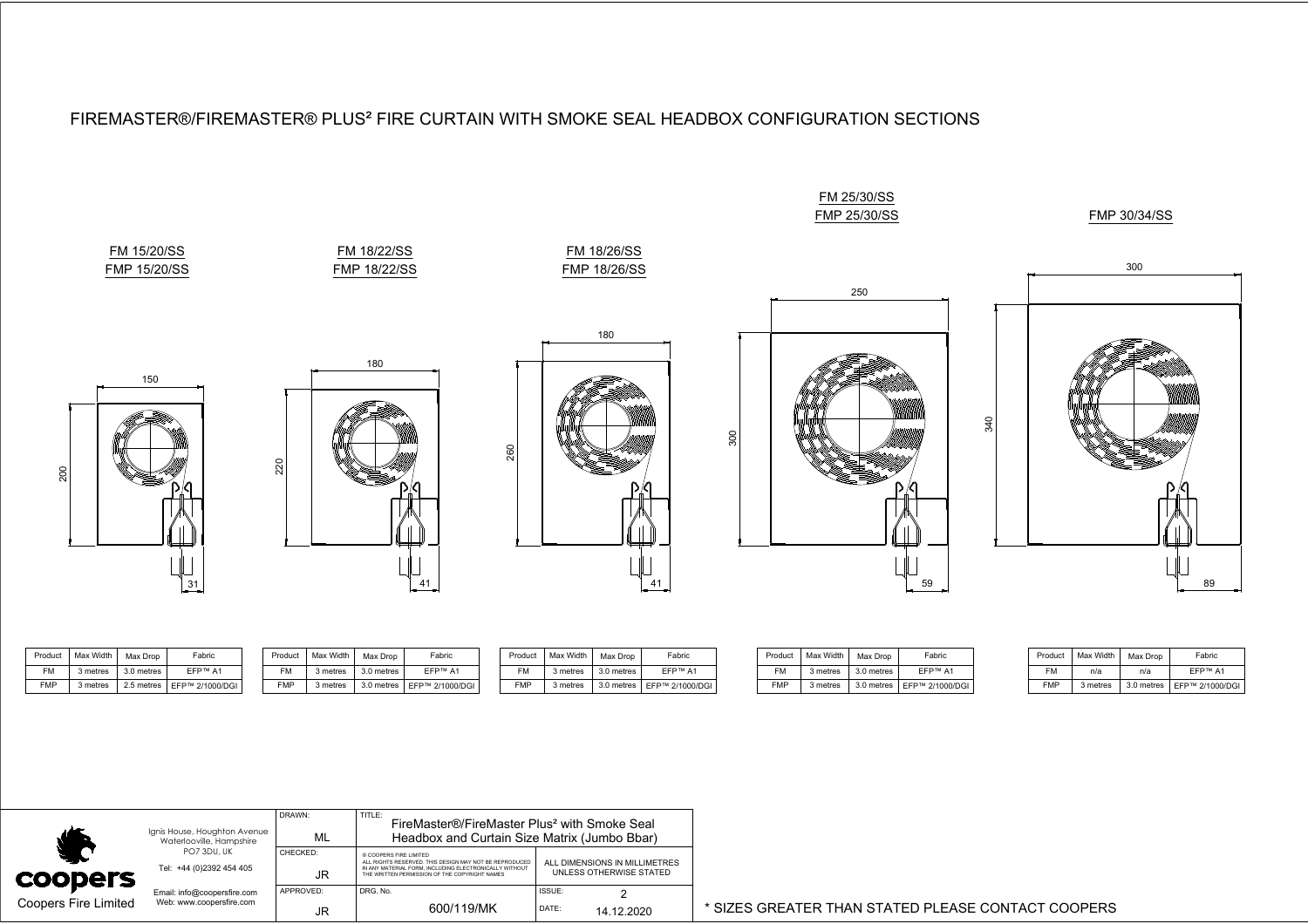



|          | <b>HEADBOX SIZE</b> | <b>OVERALL DIMENSION</b> |           |            |  |  |
|----------|---------------------|--------------------------|-----------|------------|--|--|
| $X$ (mm) | Y (mm)              | w                        |           | $A$ (mm)   |  |  |
| 150      | 200                 | < 3m                     | < 3m      | $90 - 100$ |  |  |
| 180      | 220                 | < 3m                     | < 3m      | $90 - 100$ |  |  |
| 180      | 260                 | $<$ 3 $m$                | $<$ 3 $m$ | $90 - 100$ |  |  |

| Ignis House, Houghton Avenue<br>Waterlooville, Hampshire |                                                         | DRAWN:<br>ML          | TITLE:<br>FireMaster® Fire Curtain Matrix of Sizes - Jumbo<br>(EFP™ A1)                                                                                                                                |                                                          |                                                                                                                                 |
|----------------------------------------------------------|---------------------------------------------------------|-----------------------|--------------------------------------------------------------------------------------------------------------------------------------------------------------------------------------------------------|----------------------------------------------------------|---------------------------------------------------------------------------------------------------------------------------------|
| <b>COODETS</b>                                           | PO7 3DU, UK<br>Tel: +44 (0)2392 454 405                 | CHECKED:<br><b>JR</b> | @ 1997-2018 COOPERS FIRE LIMITED.<br>ALL RIGHTS RESERVED. THIS DESIGN MAY NOT BE REPRODUCED<br>IN ANY MATERIAL FORM. INCLUDING ELECTRONICALLY WITHOUT<br>THE WRITTEN PERMISSION OF THE COPYRIGHT NAMES | ALL DIMENSIONS IN MILLIMETRES<br>UNLESS OTHERWISE STATED |                                                                                                                                 |
| <b>Coopers Fire Limited</b>                              | Email: info@coopersfire.com<br>Web: www.coopersfire.com | APPROVED:<br>JR       | DRG. No.<br>606/331/MK                                                                                                                                                                                 | ISSUE:<br>DATE:<br>14.12.2020                            | NOTE: - Headbox size should allow additional 15mm for fixings bolt head<br>Size Outside these standards, please contact Coopers |